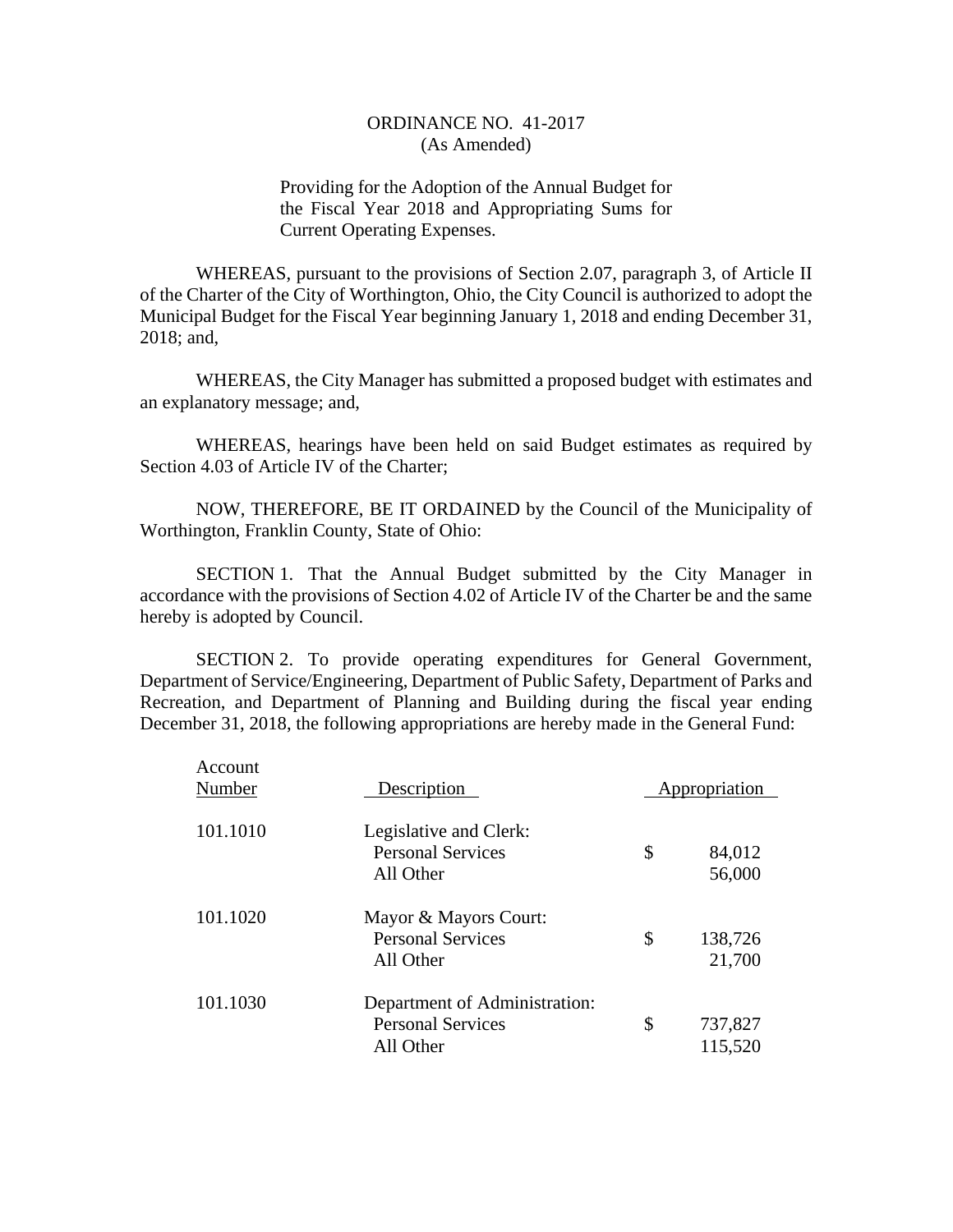| Account<br><b>Number</b> | Description                                                                | Appropriation              |
|--------------------------|----------------------------------------------------------------------------|----------------------------|
| 101.1040                 | Department of Personnel:<br><b>Personal Services</b><br>All Other          | \$<br>360,978<br>38,900    |
| 101.1050                 | Department of Finance & Taxation:<br><b>Personal Services</b><br>All Other | \$<br>476,101<br>1,181,420 |
| 101.1060                 | Department of Law:<br><b>Personal Services</b><br>All Other                | \$<br>284,387<br>216,900   |
| 101.1070                 | Economic Development:<br><b>Personal Services</b><br>All Other             | \$<br>142,871<br>325,500   |
| 101.1080                 | <b>Legal Advertising</b>                                                   | \$<br>10,000               |
| 101.1090                 | <b>County Auditor Deductions</b>                                           | \$<br>93,300               |
| 101.1100                 | <b>Board of Health</b>                                                     | \$<br>63,000               |
| 101.1110                 | Transfers                                                                  | \$<br>640,000              |
| 101.1120                 | <b>Contractual Services/Refuse</b>                                         | \$<br>1,000,500            |
| 101.1130                 | <b>Utilities</b>                                                           | \$<br>$-0-$                |
| 101.1140                 | <b>Special Group Activities</b>                                            | \$<br>111,250              |
| 101.1150                 | <b>Contingency Account</b>                                                 | \$<br>50,000               |
| 101.1160                 | M.I.S. Services:<br><b>Personal Services</b><br>All Other                  | \$<br>477,370<br>154,150   |
| 101.1170                 | Lodging Tax                                                                | \$<br>105,000              |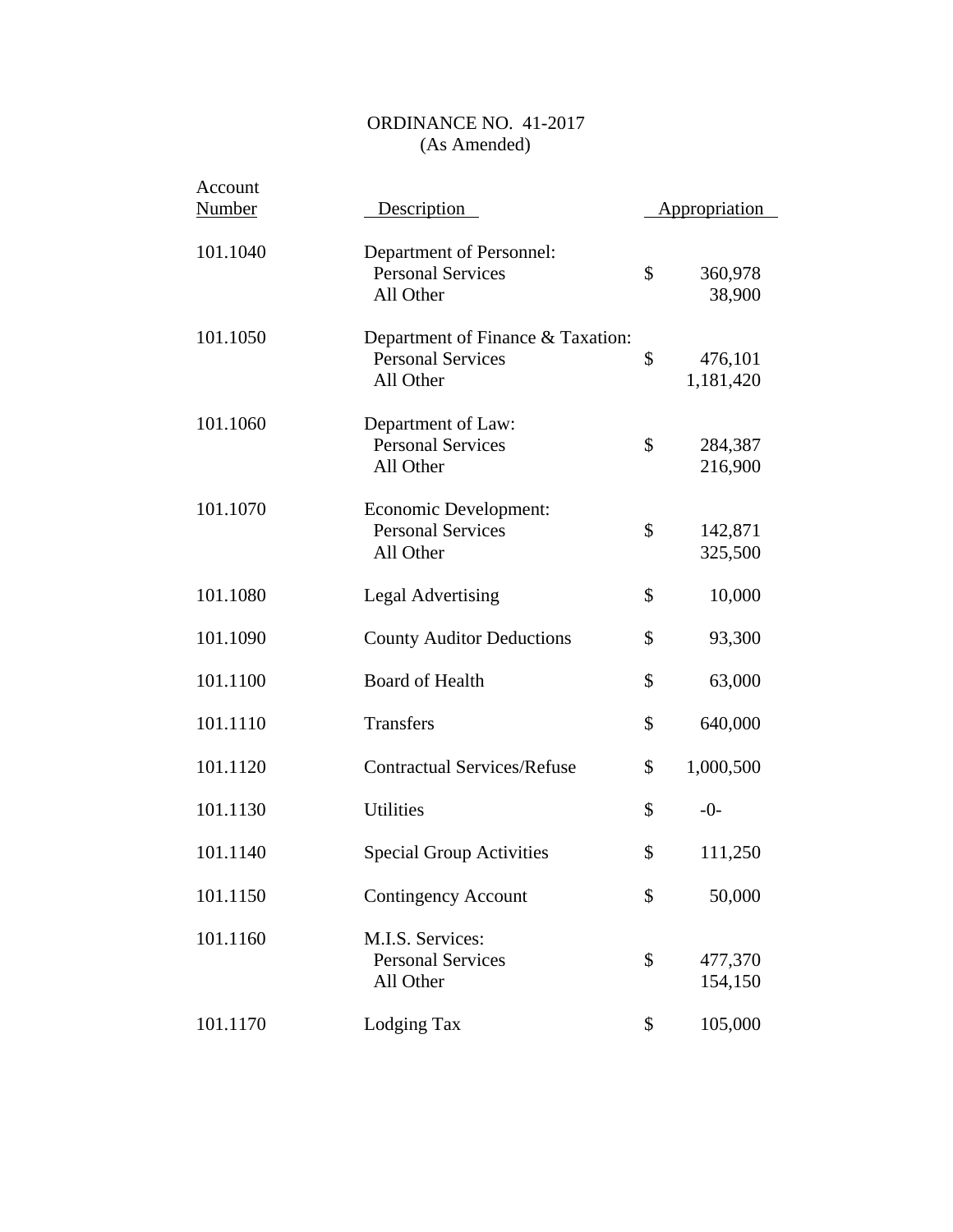| Account<br><b>Number</b> | Description                                                            | Appropriation              |
|--------------------------|------------------------------------------------------------------------|----------------------------|
| 101.1180                 | <b>Cultural Arts Center</b>                                            | \$<br>252,500              |
| 101.1190                 | Kilbourne Memorial Library                                             | \$<br>17,500               |
|                          | <b>Total General</b><br>Government                                     | \$<br>7,155,412            |
|                          | <b>Department of Safety: Division of Police</b>                        |                            |
| 101.2010                 | Administration:<br><b>Personal Services</b><br>All Other               | \$<br>177,326<br>25,300    |
| 101.2020                 | <b>Community Service:</b><br><b>Personal Services</b><br>All Other     | \$<br>3,370,913<br>23,700  |
| 101.2030                 | <b>Support Service:</b><br><b>Personal Services</b><br>All Other       | \$<br>2,215,832<br>289,323 |
|                          | <b>Total Division of</b><br><b>Police</b>                              | \$<br>6,102,394            |
|                          | <b>Department of Service/Engineering</b>                               |                            |
| 101.3010                 | Administration:<br><b>Personal Services</b><br>All Other               | \$<br>804,608<br>134,050   |
| 101.3040                 | Buildings & Structures Maint:<br><b>Personal Services</b><br>All Other | \$<br>276,905<br>182,200   |
| 101.3050                 | <b>Grounds Maintenance:</b><br><b>Personal Services</b><br>All Other   | \$<br>513,636<br>298,400   |
| 101.3060                 | Sanitation                                                             | \$<br>26,200               |
|                          |                                                                        |                            |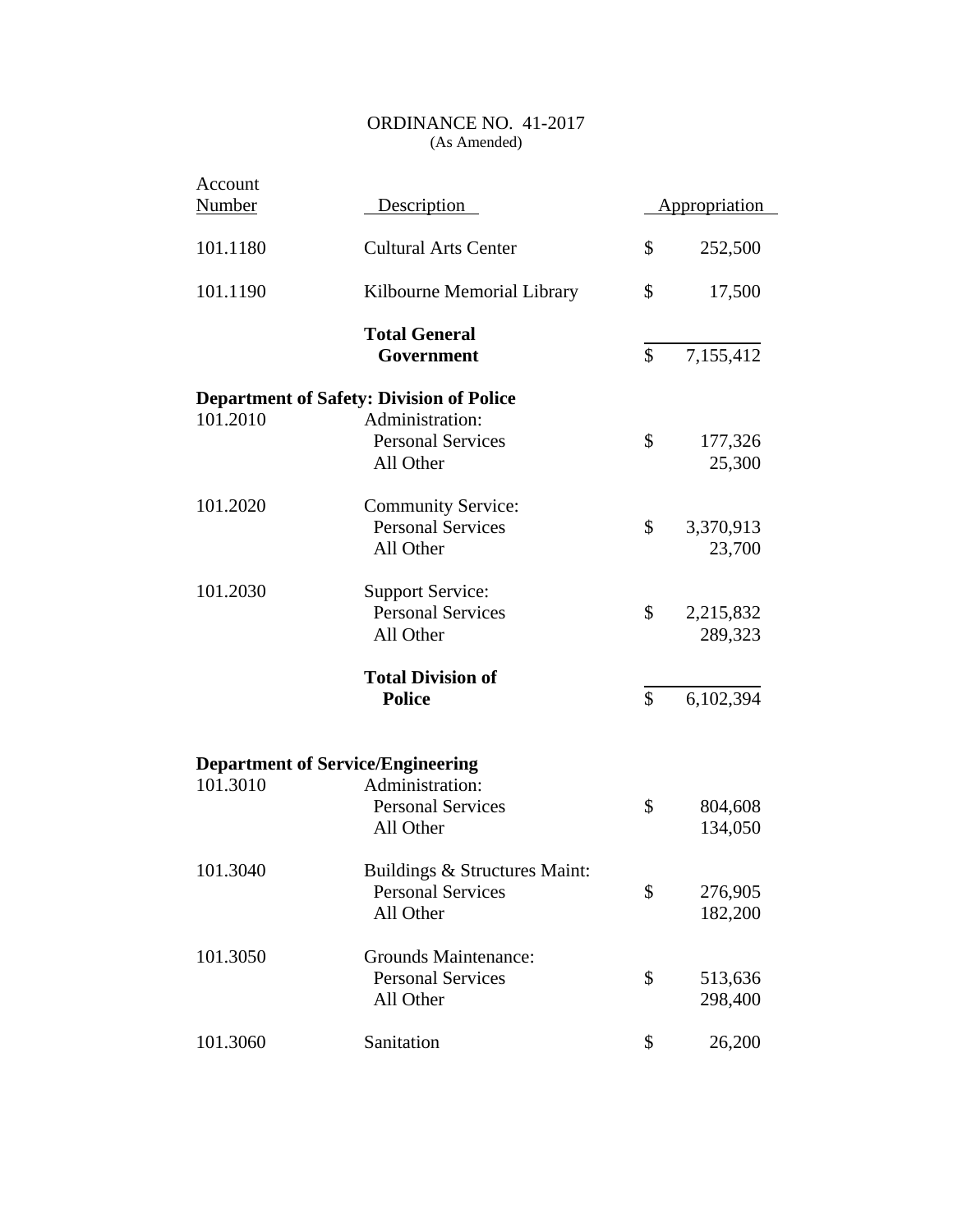| Account  |                                             |                      |
|----------|---------------------------------------------|----------------------|
| Number   | Description                                 | <b>Appropriation</b> |
| 101.3070 | <b>Fleet Maintenance:</b>                   |                      |
|          | <b>Personal Services</b>                    | \$<br>141,306        |
|          | All Other                                   | 302,500              |
|          | <b>Total Department of</b>                  |                      |
|          | <b>Service/Engineering</b>                  | \$<br>2,679,805      |
|          | <b>Department of Parks &amp; Recreation</b> |                      |
| 101.4010 | Administration:                             |                      |
|          | <b>Personal Services</b>                    | \$<br>210,749        |
|          |                                             |                      |
|          | All Other                                   | 12,950               |
| 101.4020 | Parks Maintenance:                          |                      |
|          | <b>Personal Services</b>                    | \$<br>868,248        |
|          | All Other                                   | 278,140              |
| 101.4030 | <b>Community Center Programs:</b>           |                      |
|          | <b>Personal Services</b>                    | \$<br>1,896,317      |
|          | All Other                                   | 964,219              |
| 101.4040 | <b>Recreation Programs:</b>                 |                      |
|          | <b>Personal Services</b>                    | \$<br>20,541         |
|          | All Other                                   | 42,870               |
|          |                                             |                      |
| 101.4050 | Senior Citizen Programs:                    |                      |
|          | <b>Personal Services</b>                    | \$<br>503,120        |
|          | All Other                                   | 95,990               |
|          | <b>Total Department of</b>                  |                      |
|          | <b>Parks &amp; Recreation</b>               | \$<br>4,893,144      |
|          | <b>Department of Planning and Building</b>  |                      |
| 101.5010 | Planning and Building:                      |                      |
|          | <b>Personal Services</b>                    | \$<br>667,157        |
|          | All Other                                   | 110,050              |
|          | <b>Total Department of</b>                  |                      |
|          | <b>Planning and Building</b>                | \$<br>777,207        |
|          |                                             |                      |
|          | <b>Sub-Total General Fund</b>               | \$<br>21,607,962     |
|          |                                             |                      |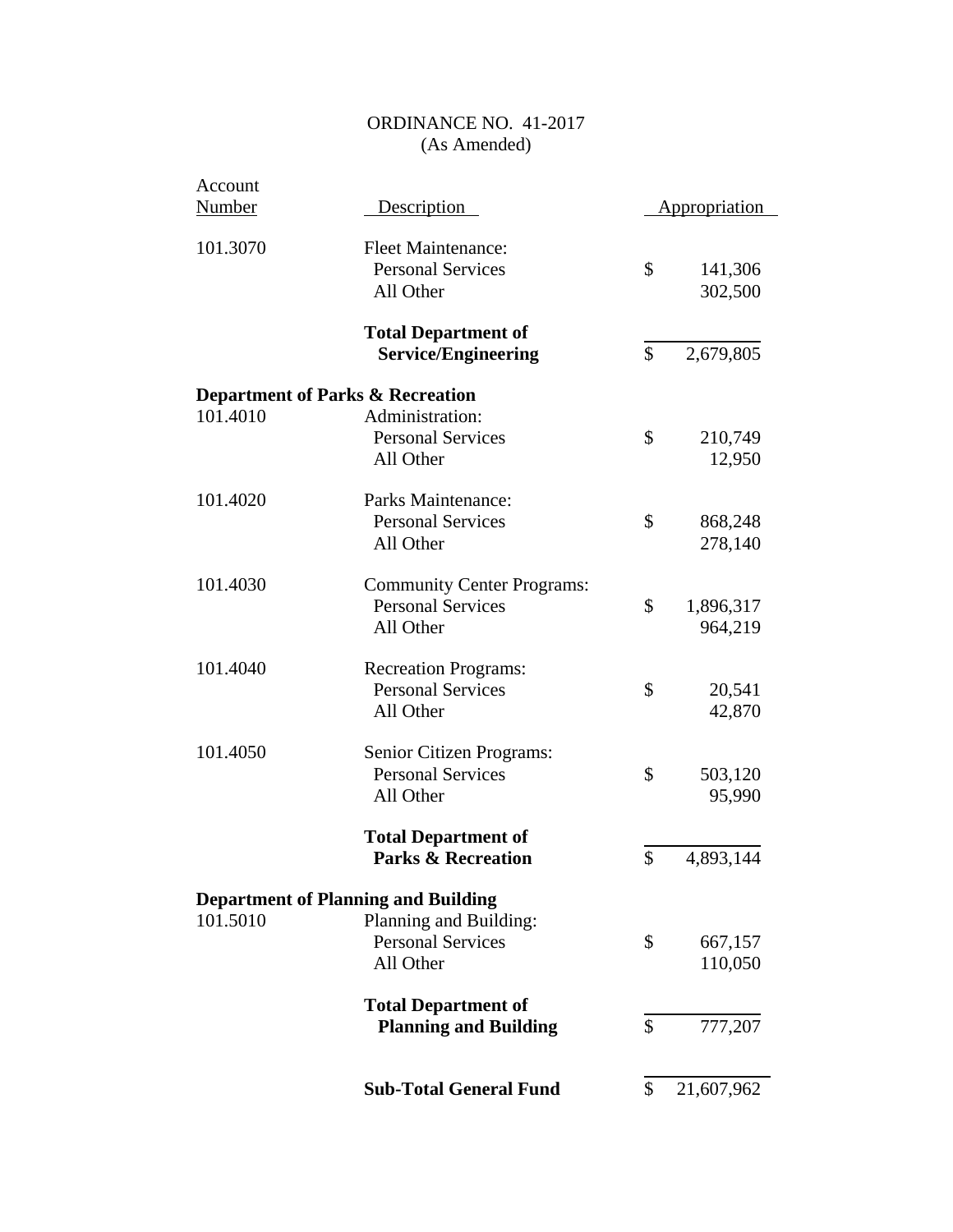| Account<br>Number | Description                                                     | Appropriation |                      |
|-------------------|-----------------------------------------------------------------|---------------|----------------------|
|                   | <b>Department of Safety: Division of Fire</b>                   |               |                      |
| 101.6060          | Administration:<br><b>Personal Services</b><br>All Other        | \$            | 242,159<br>155,800   |
| 101.6070          | Operations:<br><b>Personal Services</b><br>All Other            | \$            | 5,773,769<br>357,300 |
| 101.6080          | Training & Prevention:<br><b>Personal Services</b><br>All Other | \$            | 171,327<br>86,000    |
|                   | <b>Total Division of Fire</b>                                   | \$            | 6,786,355            |
|                   | <b>TOTAL GENERAL FUND</b>                                       | \$            | 28,394,317           |

SECTION 3. To provide operating expenditures for the Street Maintenance and Repair Fund during the fiscal year ending December 31, 2018, the following appropriations are hereby made in the Street Maintenance and Repair Fund:

| 202.2050 | Administration:<br><b>Personal Services</b><br>All Other                                           | \$<br>333,185<br>$-0-$  |
|----------|----------------------------------------------------------------------------------------------------|-------------------------|
| 202.2060 | <b>Street Maintenance, Construction</b><br>$&$ Equipment:<br><b>Personal Services</b><br>All Other | \$<br>248,844<br>95,500 |
| 202.2070 | <b>Street Cleaning</b>                                                                             | \$<br>500               |
| 202.2080 | <b>Street Drainage</b>                                                                             | \$<br>5000              |
| 202.2090 | <b>Traffic Control Systems:</b><br><b>Personal Services</b><br>All Other                           | \$<br>123,953<br>94,850 |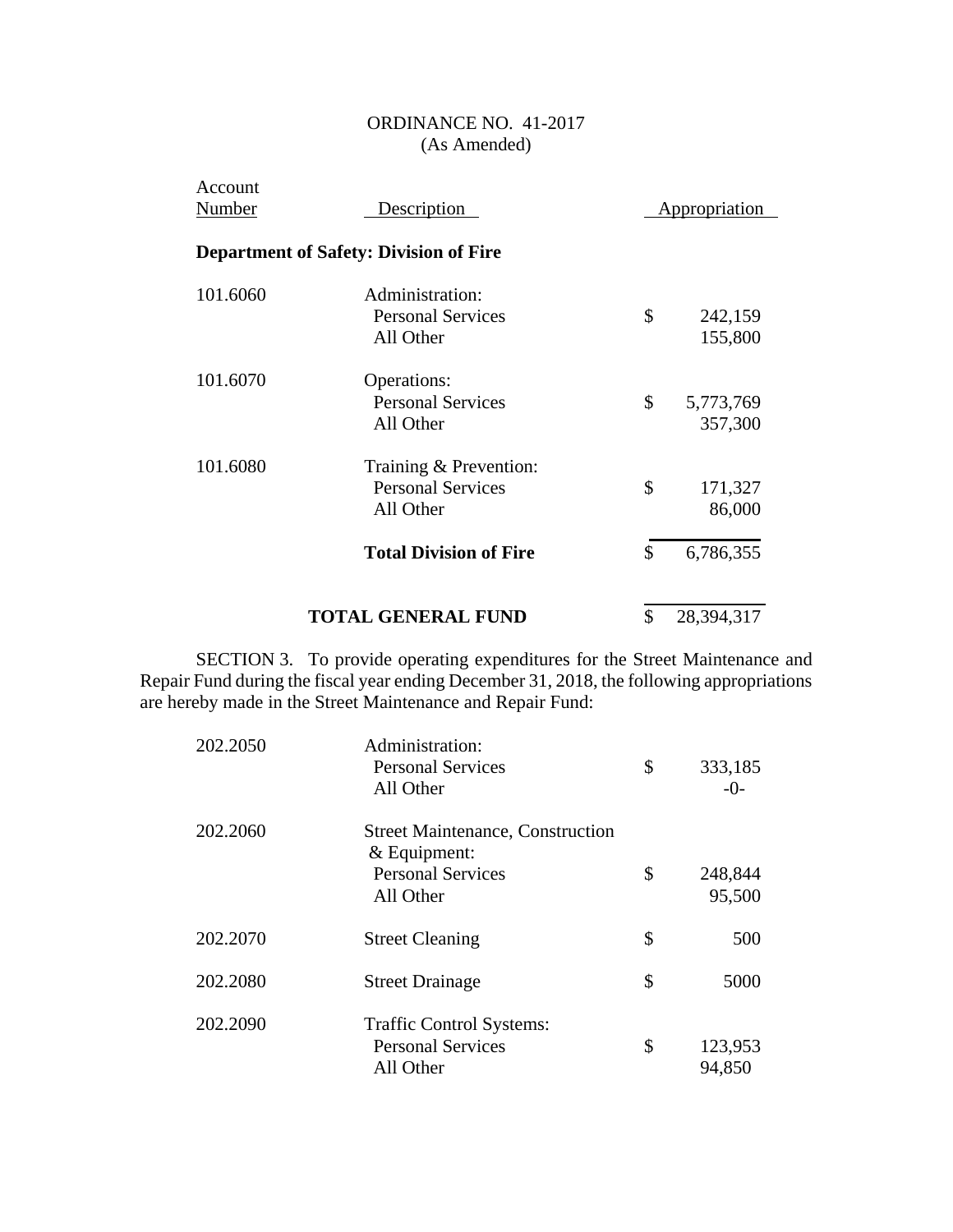| Account<br>Number                                | Description | Appropriation |
|--------------------------------------------------|-------------|---------------|
| <b>Total Street Maintenance</b><br>& Repair Fund |             | 901,832       |

SECTION 4. To provide operating expenditures for the State Highway Fund during the fiscal year ending December 31, 2018, the following appropriations are hereby made in the State Highway Fund:

| 203.0010 | State Highway Improvement:<br><b>Personal Services</b><br>All Other | 110,647<br>35,000 |
|----------|---------------------------------------------------------------------|-------------------|
|          | <b>Total State Highway Fund</b>                                     | 145,647           |

SECTION 5. To provide operating expenditures for the Water Distribution Fund for the fiscal year ending December 31, 2018, the following appropriations are hereby made in the Water Distribution Fund:

| 204.6010 | Maintenance & Repair:           |         |
|----------|---------------------------------|---------|
|          | <b>Personal Services</b>        | 54,523  |
|          | All Other                       | 62,500  |
|          | <b>Total Water Distribution</b> |         |
|          | Fund                            | 117,023 |

SECTION 6. To provide operating expenditures for the Sanitary Sewer Fund during the fiscal year ending December 31, 2018, the following appropriations are hereby made in the Sanitary Sewer Fund:

| 205.7010 | Maintenance & Repair:<br><b>Personal Services</b><br>All Other | S | 57,523<br>23,000 |
|----------|----------------------------------------------------------------|---|------------------|
|          | <b>Total Sanitary Sewer Fund</b>                               |   | 80,523           |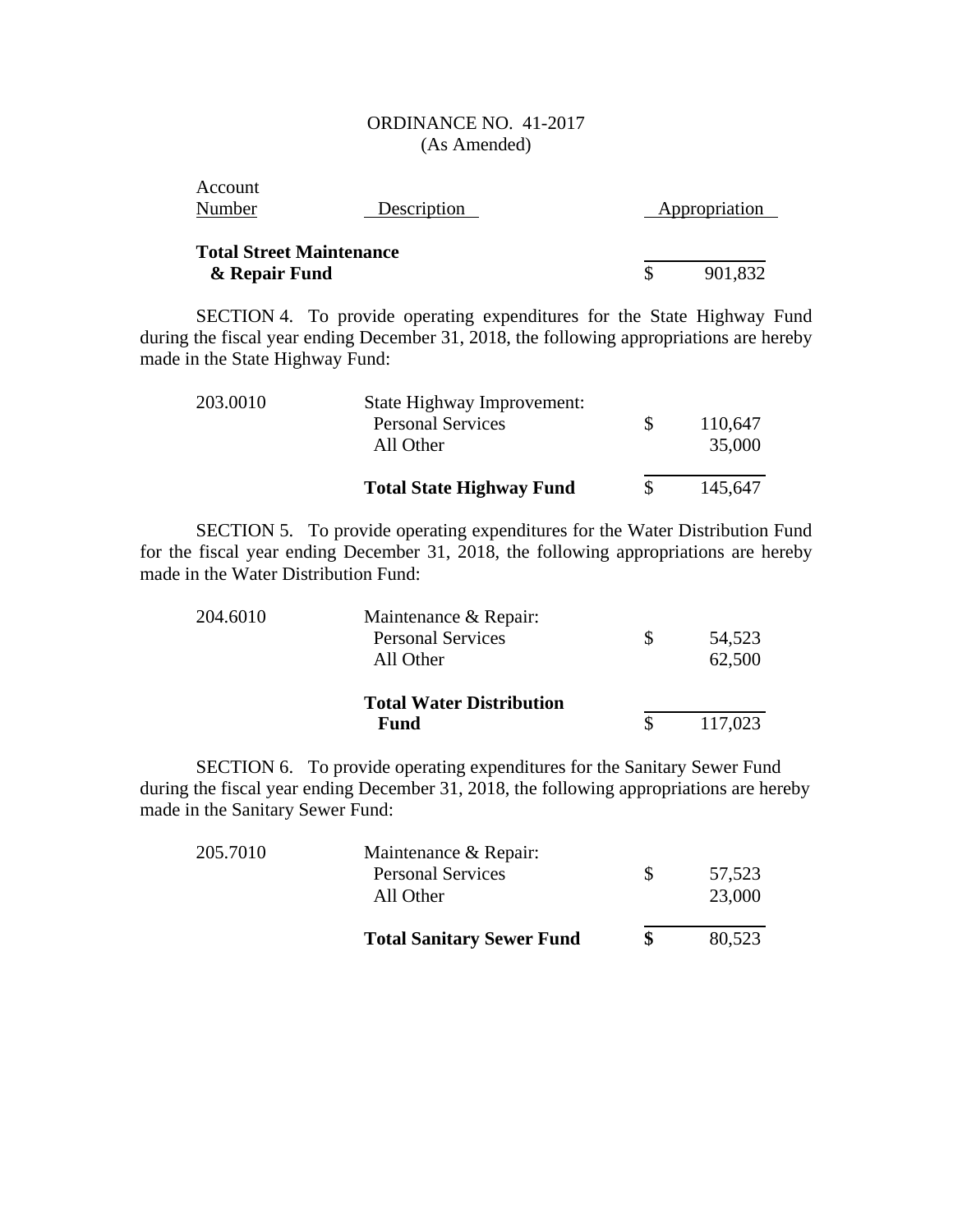| Account |             |               |
|---------|-------------|---------------|
| Number  | Description | Appropriation |

SECTION 7. To provide operating expenditures for the Police Pension Fund during the fiscal year ending December 31, 2018, the following appropriations are hereby made in the Police Pension Fund:

| 212.1212 | <b>Personal Services</b>         | 625,000 |
|----------|----------------------------------|---------|
|          | <b>Total Police Pension Fund</b> | 625,000 |

SECTION 8. To provide operating expenditures for the Law Enforcement Trust Fund during the fiscal year ending December 31, 2018, the following appropriations are hereby made in the Law Enforcement Trust Fund:

214.1414 Law Enforcement Trust \$ 12,500

SECTION 9. To provide operating expenditures for the MMVLT Fund during the fiscal year ending December 31, 2018, the following appropriations are hereby made in the Enforcement and Education Fund:

| 215.8150<br><b>Contractual Services</b> |  | 150,000 |
|-----------------------------------------|--|---------|
|-----------------------------------------|--|---------|

SECTION 10. To provide operating expenditures for the Enforcement and Education Fund during the fiscal year ending December 31, 2018, the following appropriations are hereby made in the Enforcement and Education Fund:

216.1616 Education Supplies \$ 3,500

SECTION 11. To provide operating expenditures for the Court Clerk Computer Fund during the fiscal year ending December 31, 2018, the following appropriations are hereby made in the Court Clerk Computer Fund:

218.1818 Computer Supplies \$ 93,700

SECTION 12. To provide operating expenditures for the Economic Development Fund during the fiscal year ending December 31, 2018, the following appropriations are hereby made in the Economic Development Fund:

| 219.1919 | Development Efforts |  | 463,000 |
|----------|---------------------|--|---------|
|----------|---------------------|--|---------|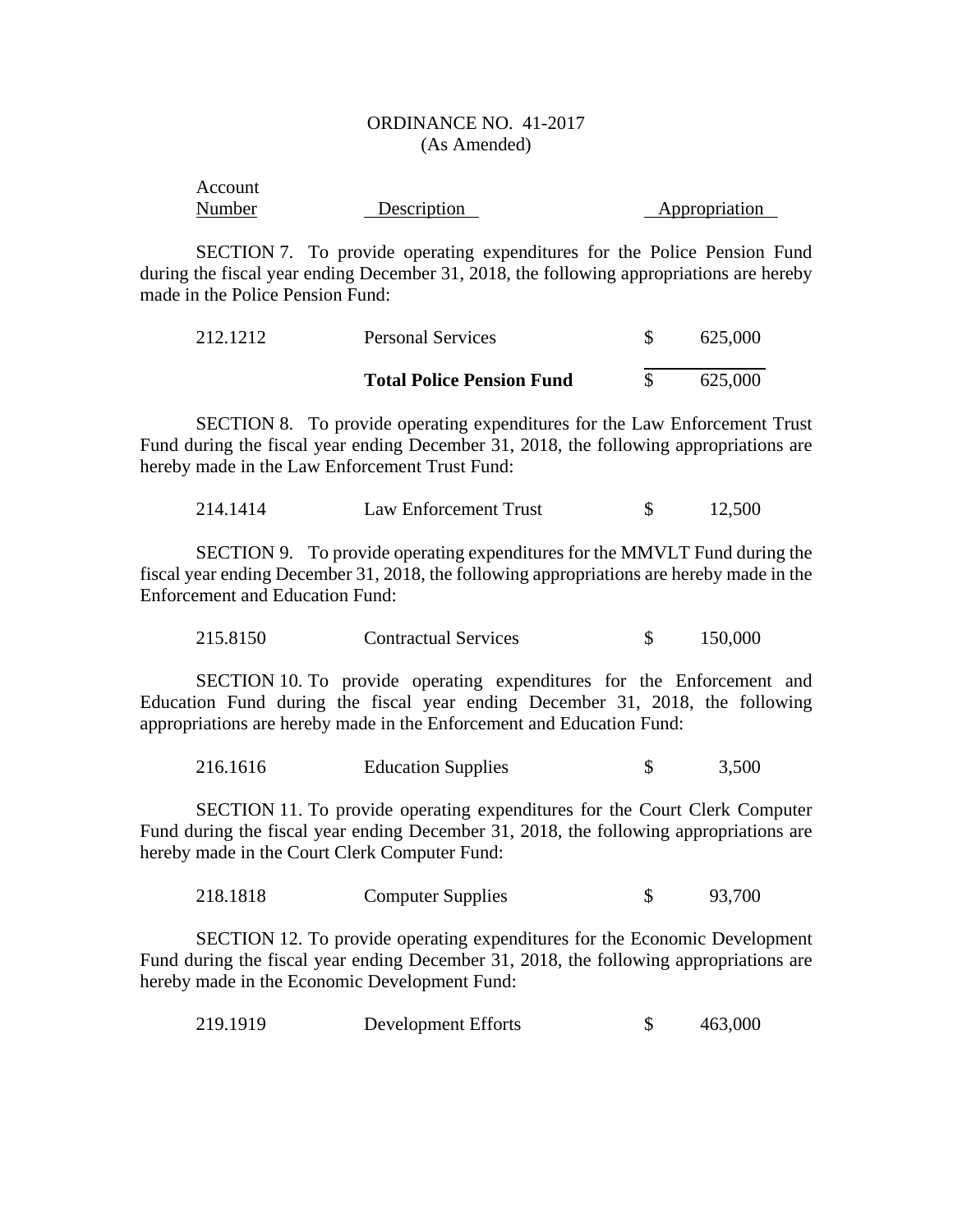SECTION 13. To provide operating expenditures for the Law Enforcement Continuing Education Fund during the fiscal year ending December 31, 2018, the following appropriations are hereby made in the Law Enforcement Continuing Education Fund:

| 221.2121 | <b>Contractual Services</b> |  | 7,480 |
|----------|-----------------------------|--|-------|
|----------|-----------------------------|--|-------|

SECTION 14. To provide operating expenditures for the various Revolving Funds during the fiscal year ending December 31, 2018, the following appropriations are hereby made in the Revolving Funds:

|          | <b>Total Revolving Funds</b>                                 |   | 1,096,564          |
|----------|--------------------------------------------------------------|---|--------------------|
| 825.2525 | <b>Accrued Acreage Fees</b>                                  |   | 20,000             |
| 224.2424 | Parks & Recreation:<br><b>Personal Services</b><br>All Other | S | 543,564<br>533,000 |

SECTION 15. To provide operating expenditures for the Special Parks Fund during the fiscal year ending December 31, 2018, the following appropriations are hereby made in the Special Parks Fund:

| 229.4010 | Capital Expenditures |  | $-()$ - |
|----------|----------------------|--|---------|
|----------|----------------------|--|---------|

SECTION 16. To provide operating expenditures for the Capital Improvements Fund during the fiscal year ending December 31, 2018, the following appropriations are hereby made in the Capital Improvements Fund:

| 308.8110 | Capital Expenditures |  | 1,592,511 |
|----------|----------------------|--|-----------|
|----------|----------------------|--|-----------|

SECTION 17. To provide operating expenditures for the General Bond Retirement Fund during the fiscal year ending December 31, 2018, the following appropriations are hereby made in the General Bond Retirement Fund:

409.9010 Debt Service \$ 1,092,013

SECTION 18. To provide operating expenditures for the O.B.B.S. Fund during the fiscal year ending December 31, 2018, the following appropriations are hereby made in the O.B.B.S. Fund:

| 830.3333 | O.B.B.S. Surcharge |  | 7,500 |
|----------|--------------------|--|-------|
|----------|--------------------|--|-------|